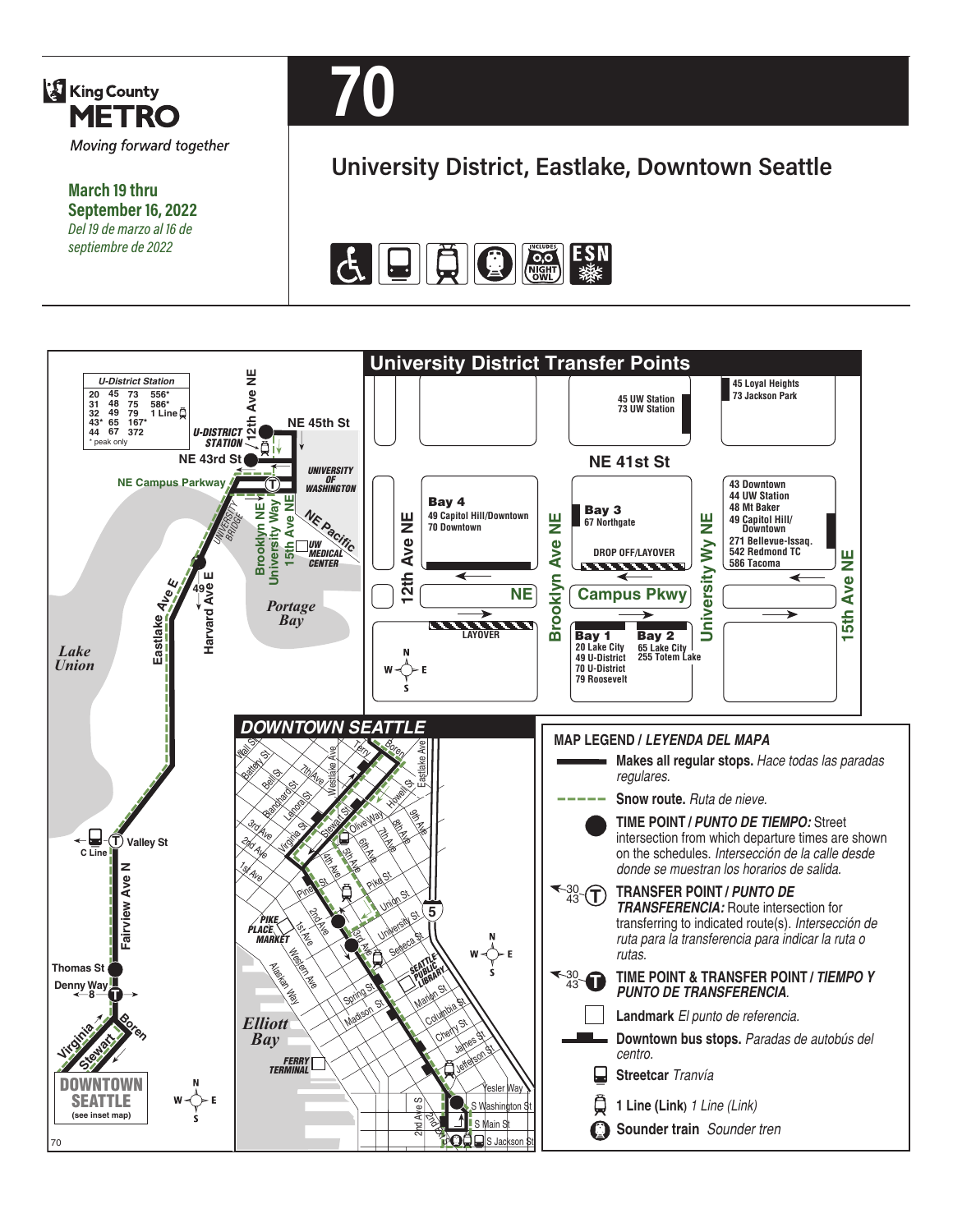#### Route 70 Monday thru Friday to Downtown Seattle

*Servicio de lunes a viernes al centro de Seattle*

| <b>University</b><br><b>District</b> | <b>Eastlake</b>                                        | <b>South Lake</b><br>Union                             |                                                 | <b>Downtown Seattle</b>                |
|--------------------------------------|--------------------------------------------------------|--------------------------------------------------------|-------------------------------------------------|----------------------------------------|
| U-District<br>Station<br>Bay 3       | Eastlake<br>Ave E &<br>Harvard                         | Fairview<br>Ave N &<br>Thomas St                       | 3rd Ave<br>&<br><b>Union St</b>                 | 3rd Ave S<br>&<br>S Main St            |
| Stop #10911                          | Ave E<br>Stop #9141                                    | Stop #10225                                            | Stop #450                                       | Stop #515                              |
| 5:00                                 | 5:06                                                   |                                                        | $\frac{5:25}{5:46}$                             | $\frac{5:331}{5:541}$                  |
| 5:20<br>5:40                         | 5:26<br>5:46                                           | $\frac{5:18}{5:39}$<br>$\frac{5:59}{6:19}$             | 6:06 <sup>‡</sup>                               | 6:14                                   |
| 6:00<br>6:15                         | 6:06<br>6:21                                           | 6:34                                                   | $6:26+$<br>6:41‡                                | 6:34 <sup>‡</sup><br>6:49‡             |
| 6:30<br>6:45                         | 6:37<br>6:52                                           |                                                        | 7:00‡                                           | 7:08 <sup>‡</sup>                      |
| 7:00<br>7:10                         | 7:09<br>7:19<br>7:19                                   | $6:52$<br>$7:07$<br>$7:27$<br>$7:37$                   | $7:15$<br>$7:35$ <del>:</del><br>7:35‡<br>7:45‡ | $7:23$<br>$7:43$<br>$7:53$<br>$7:53$   |
| 7:20<br>7:30                         | 7:29<br>7:39                                           | 7:47                                                   | 7:56‡<br>8:06‡                                  | 8:04 <sup>‡</sup>                      |
| 7:40                                 | <br>7:49                                               | $7:57$<br>$8:08$                                       | 8:17 <sup>‡</sup>                               | $8:14$<br>$8:25#$                      |
| $7:50$<br>8:00<br>8:10               | $7:59$<br>8:09<br>8:19                                 | $8:18$<br>$8:28$<br>$8:38$                             | $8:27$<br>$8:37$<br>$8:37$<br>$8:47$            | $8:35+$<br>$8:45$<br>8:55‡             |
| 8:20<br>8:30                         | 8:29<br>8:39                                           | 8:48                                                   | 8:57 <sup>‡</sup>                               | $9:05\ddagger$<br>$9:15+$              |
| 8:40                                 | 8:49                                                   | 8:58<br>9:08                                           | $9:07$<br>$5:17$                                | 9:29b#                                 |
| 8:50<br>9:00                         | 8:59<br>9:09                                           | $9:18$<br>$9:28$                                       | 9:27‡<br>9:37‡                                  | $9:357$<br>9:45#                       |
| 9:10<br>9:20                         | 9:19<br>9:29                                           | 9:38<br>9:48                                           | 9:47 <sup>‡</sup><br>9:57 <sup>1</sup>          | $9:55$ ‡<br>10:09b‡                    |
| 9:30<br>9:42                         | $\overline{39}$<br>$9:39$<br>$9:51$                    | 9:58<br>10:10                                          | 10:07‡<br>10:19‡                                | 10:15‡<br>10:27 <sup>‡</sup>           |
| 9:54<br>10:06                        | 10:03<br>10:15<br>10:27                                | $\begin{array}{c} 10:22 \\ 10:34 \\ 10:46 \end{array}$ | 10:31<br>10:42‡                                 | 10:39<br>10:50‡                        |
| 10:18<br>10:30                       | 10:38                                                  | 10:54                                                  | 10:54‡<br>11:02‡                                | 1:02<br>1<br>1<br>1:10 <sup>‡</sup>    |
| 10:45<br>11:00                       | 10:53<br>11:08                                         | 11:09<br>11:24                                         | 11:17‡<br>11:32‡                                | 11:25‡<br>11:40‡                       |
| 11:15<br>11:30                       | $\begin{array}{c} 11:23 \\ 11:38 \\ 11:53 \end{array}$ | 1:39<br>1<br>11:54                                     | 1:47 <sup>‡</sup><br>1<br>12:02‡                | 11:55‡<br>1<br>2:10‡                   |
| 11:45<br>12:00                       | 12:08                                                  | 12:09<br>12:24                                         | 12:17‡<br>12:32‡                                | 12:25‡<br>12:40‡                       |
| 12:15<br>12:30                       | 12:23<br>12:38                                         | 12:39<br>12:54                                         | 12:47‡<br>1:02‡                                 | 12:55‡<br>1:10‡                        |
| 12:45<br>1:00                        | 12:53<br>1:08                                          | 1:09<br>1:24                                           | 1:17‡<br>$1:32+$                                | $1:25+$<br>1:40‡                       |
| 1:15<br>1:30                         | 1:23<br>1:38                                           | 1:39<br>1:54                                           | 1:47‡<br>2:02‡                                  | 1:55‡<br>2:10‡                         |
| 1:45                                 | 1:53                                                   | 2:09                                                   | 2:17‡                                           | 2:25‡                                  |
| 2:00<br>2:15<br>2:30                 | 2:08<br>$2:23$<br>$2:38$                               | 2:24<br>2:39<br>$\frac{1}{2:54}$                       | 2:32‡<br>2:47‡<br>3:02‡                         | 2:43‡<br>2:58 <sup>‡</sup><br>3:13‡    |
| 2:45<br>3:00                         | 2:53<br>3:08                                           | 3:09<br>3:24                                           | 3:17‡<br>3:32 <sup>‡</sup>                      | 3:28 <sup>‡</sup><br>3:43 <sup>‡</sup> |
| $3:15$<br>$3:30$                     | $\frac{3:23}{3:38}$                                    | $3:39$<br>$3:54$                                       | 3:47‡                                           | 3:58‡                                  |
| 3:45                                 | 3:54                                                   | 4:11                                                   | 4:02‡<br>4:201                                  | 4:13‡<br>$4:31+$                       |
| 4:00<br>4:15                         | 4:09<br>4:24                                           | 4:26<br>4:43                                           | 4:35‡<br>4:52‡                                  | 4:46‡<br>5:03‡                         |
| 4:30<br>4:40<br>4:50                 | 4:39<br>4:49<br>4:59                                   | 4:58<br>5:08<br>5:18                                   | 5:07‡<br>5:17‡<br>5:27‡                         | 5:19‡<br>5:29‡<br>5:39‡                |
| 5:00<br>5:10                         | 5:09<br>5:19                                           | 5:28<br>5:38                                           | 5:37‡<br>5:47‡                                  | $5:49+$<br>5:57 <sup>‡</sup>           |
| 5:20<br>5:30                         | 5:29<br>5:39                                           | 5:48<br>5:58                                           | 5:57‡<br>6:07‡                                  | 6:07‡<br>6:17                          |
| 5:40                                 | 5:49                                                   | 6:04                                                   | 6:12‡                                           | 6:221                                  |

| <b>University</b><br><b>District</b> | <b>Eastlake</b>  | <b>South Lake</b><br><b>Union</b>                 |                            | <b>Downtown Seattle</b> |
|--------------------------------------|------------------|---------------------------------------------------|----------------------------|-------------------------|
| U-District                           | Eastlake         | Fairview                                          | 3rd Ave                    | 3rd Ave S               |
| <b>Station</b>                       | Ave E &          | Ave N &                                           | &                          | &                       |
| Bay 3                                | Harvard<br>Ave E | Thomas St                                         | <b>Union St</b>            | S Main St               |
| Stop #10911                          | Stop #9141       | Stop #10225                                       | Stop #450                  | Stop #515               |
| 5:50                                 | 5:57             | 6:12                                              | 6:20#                      | 6:30#                   |
| 6:00<br>6:10                         | 6:07<br>6:17     | 6:22<br>6:32                                      | 6:30‡<br>6:40‡             | 6:40<br>6:50            |
| 6:20                                 | 6:27             | 6:42                                              | 6:50‡                      | 7:00‡                   |
| 6:30                                 | 6:37<br>6:47     | 6:52                                              | 7:00‡<br>7:08‡             | 7:10b‡<br>7:18‡         |
| 6:40<br>6:50                         | 6:56             | 7:00<br>7:09                                      | 7:17                       | 7:27                    |
| 7:00                                 | 7:06             | 7:19                                              | 7:27‡                      | 7:37                    |
| 7:12<br>7:24                         | 7:18<br>7:30     | 7:31<br>7:43                                      | 7:39‡<br>7:51‡             | 7:49‡<br>7:58           |
| 7:36                                 | 7:42             | 7:55                                              | 8:03                       | 8:10                    |
| 7:48<br>8:00                         | 7:54             | 8:06<br>8:18                                      | 8:13‡                      | 8:20‡                   |
| 8:12                                 | 8:06<br>8:18     | 8:30                                              | 8:25‡<br>8:37 <sup>‡</sup> | 8:32‡<br>8:44‡          |
| 8:24                                 | 8:30             | 8:42                                              | 8:49‡                      | 8:56‡                   |
| 8:36<br>8:48                         | 8:42<br>8:54     | 8:54<br>9:06                                      | 9:01‡<br>9:13‡             | 9:08‡<br>9:20‡          |
| 9:00                                 | 9:06             | 9:18                                              | 9:25 <sup>‡</sup>          | 9:32‡                   |
| 9:15<br>9:30                         | 9:21<br>9:35     | 9:33<br>9:46                                      | 9:40‡<br>9:53‡             | 9:47‡<br>10:00‡         |
| 9:45                                 | 9:50             | 10:01                                             | 10:08                      | 10:15                   |
| 10:00                                | 10:05            | 10:16                                             | 10:23‡                     | 10:30‡                  |
| 10:15<br>10:30                       | 10:21<br>10:35   | 10:32<br>10:46                                    | 10:39‡<br>10:53‡           | 10:47b<br>11:00‡        |
| 10:45                                | 10:50            | 11:01                                             | 11:08‡                     | $11:15^{\ddagger}$      |
| 11:00<br>11:30                       | 11:05<br>11:35   | 11:16<br>11:45                                    | 11:23‡<br>11:51            | 11:30‡<br>11:58         |
| 12:00                                | 12:05            | 12:15                                             | 12:21                      | 12:28                   |
| 12:30                                | 12:35            | 12:45                                             | 12:51                      | 12:58                   |
| 1:00<br>1:30                         | 1:05<br>1:35     | 1:15<br>1:45                                      | 1:21<br>1:51               | 1:28<br>1:58b           |
| 1:54                                 | 1:59             | 2:09                                              | 2:15                       | 2:22                    |
| 2:06<br>2:37                         | 2:11<br>2:42     | 2:21<br>2:52                                      | 2:27<br>2:58               | 2:34b<br>3:05b          |
| 3:30                                 | 3:35             | 3:45                                              | 3:51                       | 3:58b                   |
| <b>Bold PM time</b>                  |                  |                                                   |                            |                         |
| b                                    |                  | Serves eastbound S Jackson St & 5th Ave S at this |                            |                         |
| time.                                |                  |                                                   |                            |                         |
| ŧ<br>Estimated time.                 |                  |                                                   |                            |                         |

#### **Snow/ Emergency Service**  *Servicio en caso de nieve o emergencia*

During most snow conditions, this bus will follow the special snow routing shown on the map. If Metro declares an emergency, it will operate on an **Emergency Snow Network** plan. Visit kingcounty. gov/metro/snow to register for **Transit Alerts** and to learn more.

*En la mayoría de las condiciones de nieve, este autobús seguirá la ruta especial en caso de nieve como se indica en el mapa. Si Metro declara una emergencia, operará de acuerdo con un plan de Red de emergencia en caso de nieve. Visite kingcounty.gov/metro/snow para registrarse y recibir las alertas de transporte público y obtener más información.*

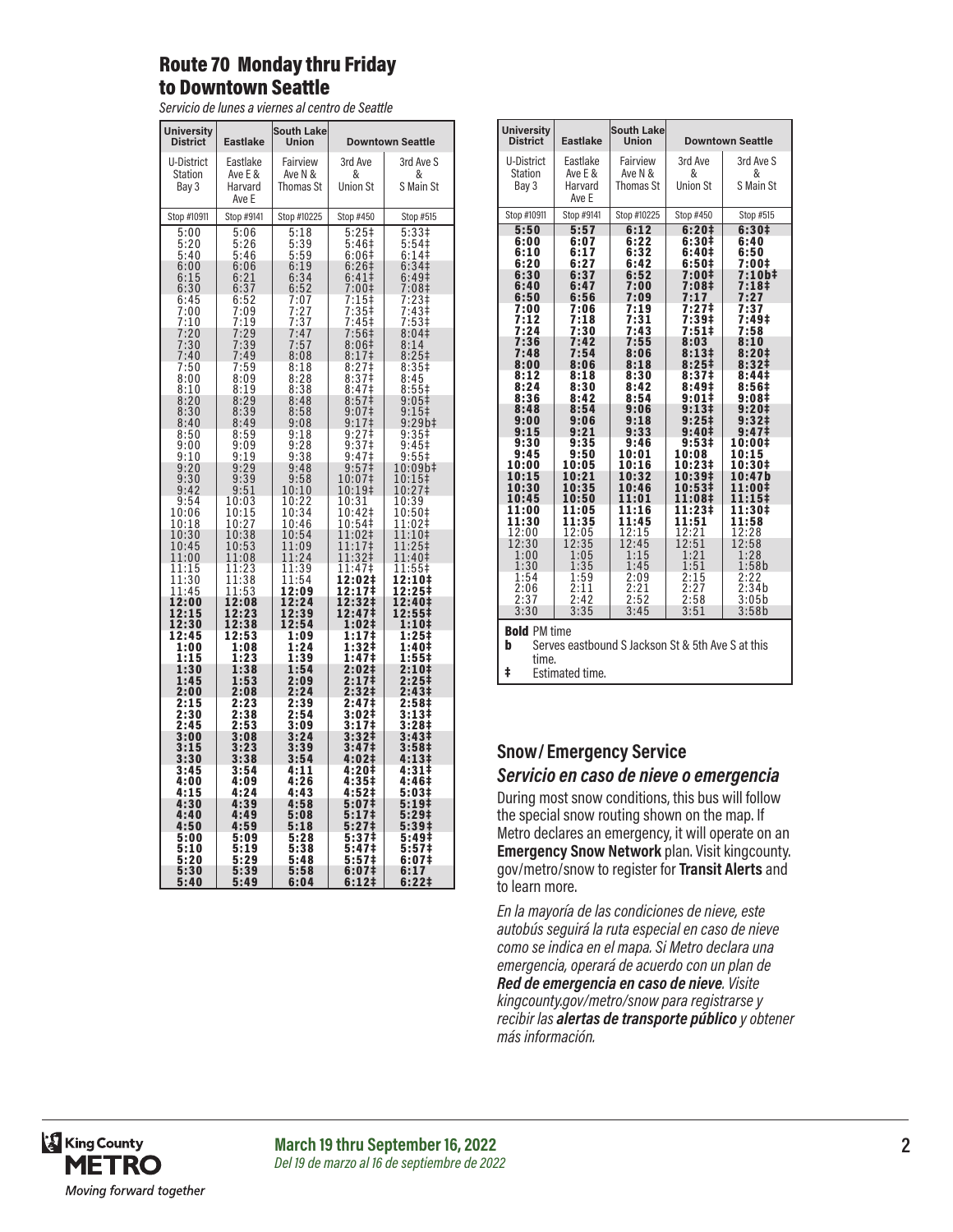#### Route 70 Monday thru Friday to University District

*Servicio de lunes a viernes a Distrito Universitario*

|                                                            | <b>Downtown Seattle</b>                                             |                                                      | <b>Eastlake</b>                                                                     |                                                                                        |
|------------------------------------------------------------|---------------------------------------------------------------------|------------------------------------------------------|-------------------------------------------------------------------------------------|----------------------------------------------------------------------------------------|
| Prefontaine<br>PIS & Yesler<br>Way                         | 3rd Ave<br>&<br>Pike St                                             | <b>Fairview Ave</b><br>& Denny<br>Way                | Eastlake<br>Ave E &<br>Harvard<br>Ave E                                             | <b>U-District</b><br>Station<br>Bay 1                                                  |
| Stop #1610                                                 | Stop #575                                                           | Stop #10280                                          | Stop #9560                                                                          | Stop #9587                                                                             |
| 4:10b<br>4:38b<br>4:58b<br>5:15b<br>5:30b<br>5:45<br>6:00b | 4:15<br>4:43<br>5:03<br>5:20<br>$5:36$<br>$5:51$<br>6:06            | 4:23<br>4:51<br>5:11<br>5:28<br>5:44<br>5:58<br>6:14 | 4:35<br>5:03<br>5:24<br>5:41<br>$\begin{array}{c} 5:57 \\ 6:12 \end{array}$<br>6:27 | 4:42‡<br>5:11‡<br>5:32 <sup>‡</sup><br>5:49 <sup>‡</sup><br>$6:05$ ‡<br>6:20‡<br>6:35# |
| 6:10                                                       | 6:16                                                                | 6:23                                                 | 6:38                                                                                | 6:46 <sup>‡</sup>                                                                      |
| 6:20                                                       | 6:26                                                                | 6:33                                                 | 6:48                                                                                | 6:56#                                                                                  |
| 6:30                                                       | 6:36                                                                | 6:43                                                 | 6:58                                                                                | 7:06‡                                                                                  |
| 6:40                                                       | 6:46                                                                | 6:53                                                 | 7:08                                                                                | $7:16$ ‡                                                                               |
| 6:50                                                       | 6:56                                                                | 7:03                                                 | 7:18                                                                                | 7:26‡                                                                                  |
| 7:00b<br>7:10<br>7:20<br>7:30b                             | 7:06<br>7:16<br>7:<br>$\begin{array}{c} 26 \\ 36 \end{array}$<br>7: | 7:14<br>7:23<br>7:33<br>7:44                         | 7:29<br>7:38<br>7:49<br>7:59                                                        | 7:37‡<br>7:46‡<br>7:57‡                                                                |
| 7:40<br>7:50<br>8:00                                       | 7:46<br>7:56<br>8:06                                                | 7:53<br>8:03<br>8:13                                 | 8:09<br>8:19<br>8:29                                                                | $8:07\ddagger$<br>8:17‡<br>8:27 <sup>‡</sup><br>8:37 <sup>‡</sup>                      |
| 8:10<br>8:20<br>8:30                                       | 8:16<br>8:26<br>8:36                                                | 8:23<br>8:33<br>8:43                                 | $8:39$<br>$8:49$<br>8:59                                                            | 8:47‡<br>8:57 <sup>‡</sup><br>$9:07$ ‡                                                 |
| 8:40<br>8:50<br>9:00                                       | 8:46<br>8:56<br>9:06                                                | 8:53<br>9:03<br>9:13                                 | 9:09<br>9:19                                                                        | $9:17$ ‡<br>9:27 <sup>‡</sup><br>9:37‡                                                 |
| 9:12                                                       | 9:18                                                                | 9:25                                                 | $9:29$<br>$9:41$                                                                    | $9:49^{+}$                                                                             |
| 9:24                                                       | 9:30                                                                | 9:37                                                 | 9:52                                                                                | 10:00‡                                                                                 |
| 9:36                                                       | 9:42                                                                | 9:49                                                 | 10:04                                                                               | 10:12‡                                                                                 |
| 9:48                                                       | 9:54                                                                | 10:01                                                | 10:16                                                                               | 10:24‡                                                                                 |
| 10:00                                                      | 10:06                                                               | 10:13                                                | 10:28                                                                               | 10:36‡                                                                                 |
| 10:15                                                      | 10:21                                                               | 10:28                                                | 10:43                                                                               | 10:51‡                                                                                 |
| 10:30<br>10:45<br>11:00                                    | 10:36<br>0:51<br>1<br>1:06<br>1                                     | 10:43<br>10:58<br>11:13                              | 10:58<br>11:13<br>1<br>1:28                                                         | 11:06‡<br>11:21‡<br>1:36‡<br>1                                                         |
| 11:15<br>11:30<br>11:45                                    | 11:21<br>1:36<br>1<br>1:51<br>1                                     | 11:28<br>11:43<br>11:58                              | 11:43<br>11:58<br>12:13                                                             | 11:51‡<br>12:06‡<br>12:21‡                                                             |
| 12:00<br>12:15                                             | 12:06<br>2:21<br>1                                                  | 12:13<br>12:28                                       | 12:28<br>12:43                                                                      | 12:36‡<br>12:51‡                                                                       |
| 12:30                                                      | 12:36                                                               | 12:43                                                | 12:58                                                                               | 1:06‡                                                                                  |
| 12:45                                                      | 12:51                                                               | 12:58                                                | 1:13                                                                                | 1:21‡                                                                                  |
| 1:00                                                       | 1:06                                                                | 1:13                                                 | 1:28                                                                                | 1:36‡                                                                                  |
| 1:15                                                       | 1:21                                                                | 1:28                                                 | 1:43                                                                                | 1:51‡                                                                                  |
| 1:30                                                       | 1:36                                                                | 1:43                                                 | 1:58                                                                                | 2:06‡                                                                                  |
| 1:45                                                       | 1:51                                                                | 1:58                                                 | 2:13                                                                                | 2:21‡                                                                                  |
| 2:00                                                       | 2:06                                                                | 2:13                                                 | 2:28                                                                                | 2:36‡                                                                                  |
| 2:15                                                       | 2:21                                                                | 2:28                                                 | 2:43                                                                                | 2:51‡                                                                                  |
| 2:30                                                       | 2:36                                                                | 2:43                                                 | 2:58                                                                                | 3:06‡                                                                                  |
| 2:45<br>3:00<br>3:15                                       | 2:51<br>3:06<br>3:21                                                | 2:58<br>$3:13$<br>$3:28$                             | 3:13<br>3:29<br>3:45                                                                | 3:22‡<br>3:38‡<br>3:54‡                                                                |
| 3:30                                                       | 3:36                                                                | 3:44                                                 | 4:02                                                                                | 4:11‡                                                                                  |
| 3:40                                                       | 3:46                                                                | 3:54                                                 | 4:13                                                                                | 4:22‡                                                                                  |
| 3:50                                                       | 3:56                                                                | 4:04                                                 | 4:23                                                                                | 4:32Ŧ                                                                                  |
| 4:00                                                       | 4:06                                                                | 4:14                                                 | 4:34                                                                                | 4:43‡                                                                                  |
| 4:10                                                       | 4:16                                                                | 4:24                                                 | 4:44                                                                                | 4:53#                                                                                  |
| 4:20                                                       | 4:27                                                                | 4:36                                                 | 4:56                                                                                | 5:05‡                                                                                  |
| 4:30                                                       | 4:37                                                                | 4:46                                                 | 5:06                                                                                | 5:15‡                                                                                  |
| 4:40b                                                      | 4:48                                                                | 4:58                                                 | 5:16                                                                                | 5:24‡                                                                                  |
| 4:50                                                       | 4:57                                                                | 5:07                                                 | 5:27                                                                                | 5:36‡                                                                                  |
| 5:00                                                       | 5:07                                                                | 5:17                                                 | 5:37                                                                                | 5:46‡                                                                                  |
| 5:10b                                                      | 5:18                                                                | 5:28                                                 | 5:46                                                                                | 5:54‡                                                                                  |
| 5:20                                                       | 5:27                                                                | 5:37                                                 | 5:57                                                                                | 6:06‡                                                                                  |
| 5:30                                                       | 5:37                                                                | 5:47                                                 | 6:06                                                                                | 6:15‡                                                                                  |
| 5:40                                                       | 5:46                                                                | 5:55                                                 | 6:13                                                                                | 6:22‡                                                                                  |
| 5:50                                                       | 5:56                                                                | 6:05                                                 | 6:22                                                                                | 6:30‡                                                                                  |

| <b>Eastlake</b><br><b>Downtown Seattle</b>                                                                                                                                                                 |                                                                                                                                                                                                            |                                                                                                                                                                                                            |                                                                                                                                                                                                             |                                                                                                                                                                                                                                                                                      |  |  |
|------------------------------------------------------------------------------------------------------------------------------------------------------------------------------------------------------------|------------------------------------------------------------------------------------------------------------------------------------------------------------------------------------------------------------|------------------------------------------------------------------------------------------------------------------------------------------------------------------------------------------------------------|-------------------------------------------------------------------------------------------------------------------------------------------------------------------------------------------------------------|--------------------------------------------------------------------------------------------------------------------------------------------------------------------------------------------------------------------------------------------------------------------------------------|--|--|
| Prefontaine<br>PIS & Yesler<br>Way                                                                                                                                                                         | 3rd Ave<br>&<br>Pike St                                                                                                                                                                                    | <b>Fairview Ave</b><br>& Denny<br>Way                                                                                                                                                                      | Eastlake<br>Ave E &<br>Harvard<br>Ave E                                                                                                                                                                     | U-District<br><b>Station</b><br>Bay 1                                                                                                                                                                                                                                                |  |  |
| Stop #1610                                                                                                                                                                                                 | Stop #575                                                                                                                                                                                                  | Stop #10280                                                                                                                                                                                                | Stop #9560                                                                                                                                                                                                  | Stop #9587                                                                                                                                                                                                                                                                           |  |  |
| 6:00<br>6:10<br>6:20<br>6:30<br>6:42<br>6:54<br>7:06<br>7:18<br>7:30<br>7:45<br>8:00<br>8:15<br>8:30<br>8:45<br>9:00<br>9:15<br>9:30<br>9:45<br>10:00<br>10:30<br>11:00<br>11:30<br>12:00<br>12:30<br>1:00 | 6:06<br>6:16<br>6:26<br>6:36<br>6:48<br>7:00<br>7:11<br>7:23<br>7:35<br>7:50<br>8:05<br>8:20<br>8:35<br>8:50<br>9:05<br>9:20<br>9:35<br>9:50<br>10:05<br>10:35<br>11:05<br>11:35<br>12:05<br>12:35<br>1:05 | 6:14<br>6:23<br>6:33<br>6:43<br>6:55<br>7:07<br>7:18<br>7:30<br>7:42<br>7:57<br>8:12<br>8:27<br>8:42<br>8:57<br>9:12<br>9:27<br>9:42<br>9:57<br>10:12<br>10:41<br>11:11<br>11:41<br>12:11<br>12:41<br>1:11 | 6:30<br>6:39<br>6:49<br>6:59<br>7:11<br>7:23<br>7:33<br>7:45<br>7:56<br>8:11<br>8:25<br>8:40<br>8:54<br>9:09<br>9:23<br>9:38<br>9:52<br>10:07<br>10:22<br>10:51<br>11:21<br>11:51<br>12:21<br>12:51<br>1:21 | 6:38#<br>6:47‡<br>6:57‡<br>7:06‡<br>7:18‡<br>7:30‡<br>7:40‡<br>7:52‡<br>8:03‡<br>8:18 <sup>‡</sup><br>8:32 <sup>‡</sup><br>8:47 <sup>‡</sup><br>9:01‡<br>9:16‡<br>9:30‡<br>$9:45+$<br>$9:59^{\ddagger}$<br>10:14‡<br>10:29<br>10:58‡<br>11:28‡<br>11:58‡<br>12:28‡<br>12:58‡<br>1:28 |  |  |
| 1:30<br>2:00<br>2:32                                                                                                                                                                                       | 1:35<br>2:05<br>2:37                                                                                                                                                                                       | 1:41<br>2:11<br>2:43                                                                                                                                                                                       | 1:51<br>2:21<br>2:53                                                                                                                                                                                        | 1:58<br>2:28<br>3:00                                                                                                                                                                                                                                                                 |  |  |
| <b>Bold PM time</b><br>Trip starts westbound S Jackson St & 5th Ave S 1-3<br>b<br>minutes earlier.                                                                                                         |                                                                                                                                                                                                            |                                                                                                                                                                                                            |                                                                                                                                                                                                             |                                                                                                                                                                                                                                                                                      |  |  |

‡ Estimated time.

#### **Holiday Information** *Información sobre días festivos*

This route will operate its Sunday schedule on the following holidays. *Esta ruta operará según su horario de domingo en los siguientes días festivos.*

| <b>Memorial Day</b>     | <b>May 30</b>   |
|-------------------------|-----------------|
| Día de los Caídos       | 30 de mayo      |
| Independence Day        | July 4          |
| Día de la independencia | 4 de julio      |
| Labor Day               | September 5     |
| Día del Trabajo         | 5 de septiembre |

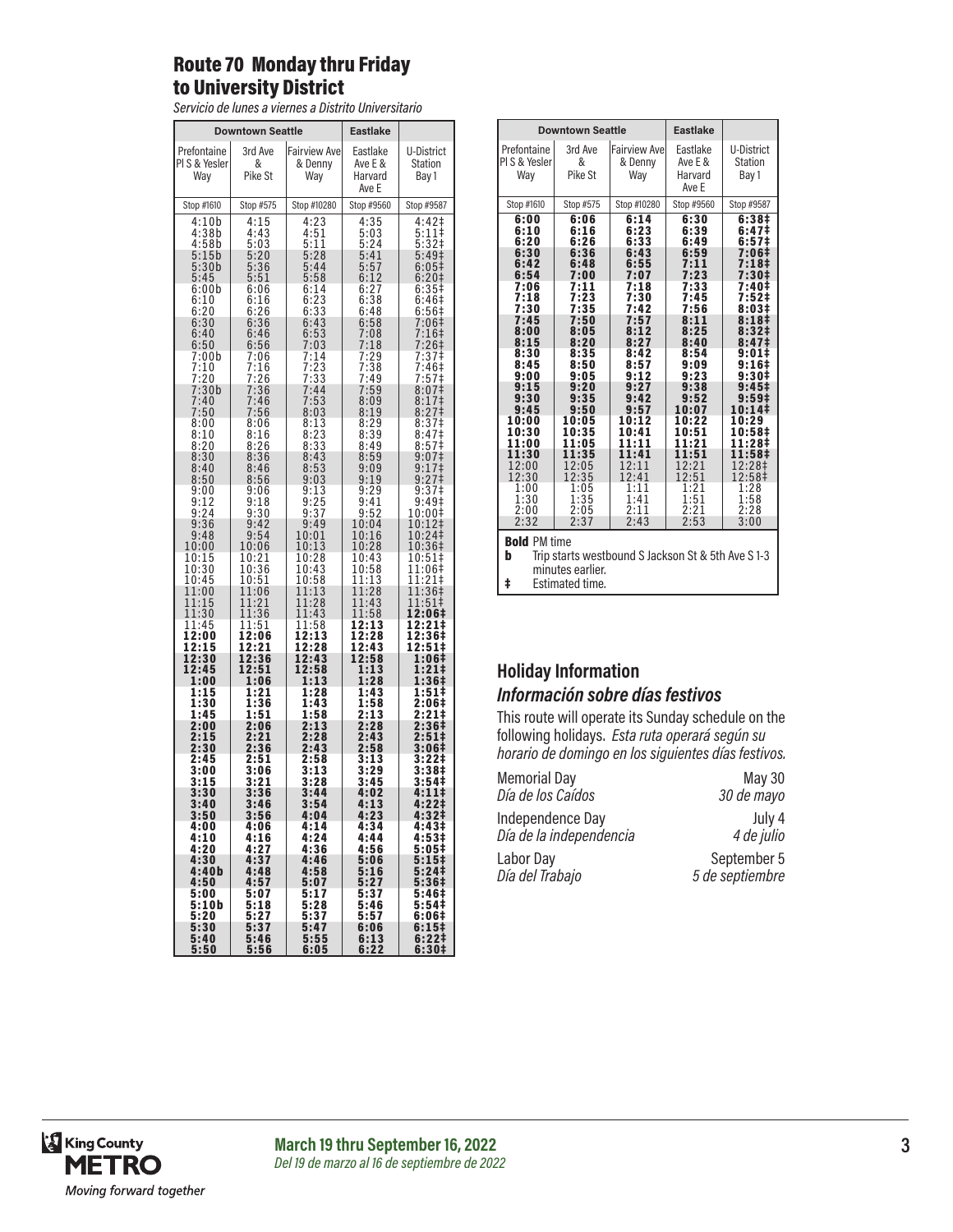#### Route 70 Saturday to Downtown Seattle

*Servicio de al sábado al centro de Seattle*

| <b>University</b><br><b>District</b>                         | <b>Eastlake</b>                                                  | <b>South Lake</b><br><b>Union</b>                                |                                                                                                                                                  | <b>Downtown Seattle</b>                                                                                    |
|--------------------------------------------------------------|------------------------------------------------------------------|------------------------------------------------------------------|--------------------------------------------------------------------------------------------------------------------------------------------------|------------------------------------------------------------------------------------------------------------|
| U-District<br>Station<br>Bay 3                               | Eastlake<br>Ave E &<br>Harvard<br>Ave E                          | Fairview<br>Ave N &<br>Thomas St                                 | 3rd Ave<br>&<br><b>Union St</b>                                                                                                                  | 3rd Ave S<br>&<br>S Main St                                                                                |
| Stop #10911                                                  | Stop #9141                                                       | Stop #10225                                                      | Stop #450                                                                                                                                        | Stop #515                                                                                                  |
| 5:00                                                         | 5:05                                                             | 5:15                                                             | 5:20 <sup>‡</sup>                                                                                                                                | 5:25                                                                                                       |
| 6:00                                                         | 6:05                                                             | 6:15                                                             | 6:201                                                                                                                                            | $6:25+$                                                                                                    |
| 6:15                                                         | 6:20                                                             | 6:30                                                             | 6:35#                                                                                                                                            | 6:40 <sup>‡</sup>                                                                                          |
| 6:30                                                         | 6:35                                                             | 6:45                                                             | $6:52$ ‡                                                                                                                                         | 6:58‡                                                                                                      |
| 6:45                                                         | 6:51                                                             | 7:02                                                             | 7:09 <sup>‡</sup>                                                                                                                                | $7:15+$                                                                                                    |
| 7:00                                                         | 7:06                                                             | 7:17                                                             | $7:24$ ‡                                                                                                                                         | 7:30 <sup>‡</sup>                                                                                          |
| 7:15<br>7:30<br>7:45<br>8:00<br>8:15<br>8:30<br>8:45<br>9:00 | $7:21$<br>$7:36$<br>7:51<br>8:06<br>8:21<br>8:36<br>8:51<br>9:06 | $7:32$<br>$7:47$<br>8:02<br>8:17<br>8:32<br>8:48<br>9:03<br>9:18 | 7:39 <sup>‡</sup><br>7:54 <sup>‡</sup><br>8:09 <sup>‡</sup><br>8:24 <sup>‡</sup><br>8:39 <sup>‡</sup><br>$8:55\frac{1}{2}$<br>$9:10+$<br>$9:25+$ | 7:45‡<br>8:001<br>$8:15$ ‡<br>8:30 <sup>‡</sup><br>8:45 <sup>‡</sup><br>9:01‡<br>9:16 <sup>‡</sup><br>9:31 |
| 9:15                                                         | 9:21                                                             | 9:33                                                             | 9:40 <sup>‡</sup>                                                                                                                                | 9:47 <sup>‡</sup>                                                                                          |
| 9:30                                                         | 9:36                                                             | 9:49                                                             | 9:56 <sup>‡</sup>                                                                                                                                | 10:03‡                                                                                                     |
| 9:45                                                         | 9:51                                                             | 10:04                                                            | 10:11‡                                                                                                                                           | 10:18‡                                                                                                     |
| 10:00                                                        | 10:06                                                            | 10:19                                                            | 10:26‡                                                                                                                                           | 10:33‡                                                                                                     |
| 10:15                                                        | 10:21                                                            | 10:34                                                            | 10:41‡                                                                                                                                           | 10:48‡                                                                                                     |
| 10:30                                                        | 10:36                                                            | 10:49                                                            | 10:56‡                                                                                                                                           | 11:03‡                                                                                                     |
| 10:45                                                        | 10:51                                                            | 11:04                                                            | 11:11‡                                                                                                                                           | 11:18‡                                                                                                     |
| 11:00                                                        | 11:06                                                            | 11:19                                                            | 11:26‡                                                                                                                                           | 11:33‡                                                                                                     |
| 11:15                                                        | 11:21                                                            | 11:34                                                            | 11:41‡                                                                                                                                           | 11:48‡                                                                                                     |
| 11:30                                                        | 11:37                                                            | 11:51                                                            | 11:58‡                                                                                                                                           | 12:05‡                                                                                                     |
| 11:45                                                        | 11:52                                                            | 12:06                                                            | 12:13‡                                                                                                                                           | 12:20‡                                                                                                     |
| 12:00                                                        | 12:07                                                            | 12:21                                                            | 12:28‡                                                                                                                                           | 12:35‡                                                                                                     |
| 12:15                                                        | 12:22                                                            | 12:36                                                            | 12:43‡                                                                                                                                           | 12:50‡                                                                                                     |
| 12:30                                                        | 12:37                                                            | 12:51                                                            | 12:58‡                                                                                                                                           | 1:05‡                                                                                                      |
| 12:45                                                        | 12:52                                                            | 1:06                                                             | 1:13‡                                                                                                                                            | 1:20‡                                                                                                      |
| 1:00                                                         | 1:07                                                             | 1:21                                                             | 1:28‡                                                                                                                                            | 1:35‡                                                                                                      |
| 1:15                                                         | 1:22                                                             | 1:36                                                             | 1:43‡                                                                                                                                            | 1:50‡                                                                                                      |
| 1:30                                                         | 1:37                                                             | 1:51                                                             | 1:58‡                                                                                                                                            | 2:05‡                                                                                                      |
| 1:45                                                         | 1:52                                                             | 2:06                                                             | 2:13‡                                                                                                                                            | 2:20‡                                                                                                      |
| 2:00                                                         | 2:07                                                             | 2:21                                                             | 2:28 <sup>‡</sup>                                                                                                                                | 2:35 <sup>‡</sup>                                                                                          |
| 2:15                                                         | 2:22                                                             | 2:36                                                             | 2:43‡                                                                                                                                            | 2:50‡                                                                                                      |
| 2:30                                                         | 2:37                                                             | 2:51                                                             | 2:58‡                                                                                                                                            | 3:05‡                                                                                                      |
| 2:45                                                         | 2:52                                                             | 3:06                                                             | 3:13#                                                                                                                                            | 3:20‡                                                                                                      |
| 3:00                                                         | 3:07                                                             | 3:21                                                             | 3:28‡                                                                                                                                            | 3:35‡                                                                                                      |
| 3:15                                                         | 3:22                                                             | 3:36                                                             | 3:43‡                                                                                                                                            | 3:50 <sup>‡</sup>                                                                                          |
| 3:30                                                         | 3:37                                                             | 3:51                                                             | 3:58‡                                                                                                                                            | 4:05‡                                                                                                      |
| 3:45                                                         | 3:52                                                             | 4:06                                                             | 4:13‡                                                                                                                                            | 4:20‡                                                                                                      |
| 4:00                                                         | 4:07                                                             | 4:21                                                             | 4:28‡                                                                                                                                            | 4:35‡                                                                                                      |
| 4:15                                                         | 4:22                                                             | 4:36                                                             | 4:43#                                                                                                                                            | 4:50‡                                                                                                      |
| 4:30                                                         | 4:37                                                             | 4:51                                                             | 4:58‡                                                                                                                                            | 5:05‡                                                                                                      |
| 4:45                                                         | 4:52                                                             | 5:06                                                             | $5:12+$                                                                                                                                          | 5:19‡                                                                                                      |
| 5:00                                                         | 5:07                                                             | 5:21                                                             | 5:27‡                                                                                                                                            | 5:34‡                                                                                                      |
| 5:15                                                         | 5:22                                                             | 5:36                                                             | 5:42‡                                                                                                                                            | 5:49‡                                                                                                      |

| <b>University</b><br><b>District</b> | <b>Eastlake</b>                                   | <b>South Lake</b><br><b>Union</b> |                            | <b>Downtown Seattle</b> |  |
|--------------------------------------|---------------------------------------------------|-----------------------------------|----------------------------|-------------------------|--|
| U-District                           | Eastlake                                          | Fairview                          | 3rd Ave                    | 3rd Ave S               |  |
| <b>Station</b>                       | Ave E &                                           | Ave N &                           | &                          | &                       |  |
| Bay 3                                | Harvard                                           | Thomas St                         | <b>Union St</b>            | S Main St               |  |
|                                      | Ave F                                             |                                   |                            |                         |  |
| Stop #10911                          | Stop #9141                                        | Stop #10225                       | Stop #450                  | Stop #515               |  |
| 5:30                                 | 5:37                                              | 5:51                              | 5:57 <sup>‡</sup>          | 6:04#                   |  |
| 5:45                                 | 5:52                                              | 6:06                              | 6:121                      | 6:19 <sup>‡</sup>       |  |
| 6:00<br>6:15                         | 6:07<br>6:22                                      | 6:21<br>6:36                      | 6:27‡<br>6:42 <sup>‡</sup> | 6:34#<br>6:49‡          |  |
| 6:30                                 | 6:37                                              | 6:51                              | 6:57 <sup>‡</sup>          | 7:04 <sup>‡</sup>       |  |
| 6:45                                 | 6:52                                              | 7:06                              | 7:12‡                      | 7:19‡                   |  |
| 7:00                                 | 7:06                                              | 7:17                              | 7:231                      | 7:30‡                   |  |
| 7:16<br>7:20                         | 7:22<br>7:26                                      | 7:33<br>7:37                      | 7:40<br>7:43‡              | 7:47b<br>7:50‡          |  |
| 7:40                                 | 7:46                                              | 7:57                              | 8:03#                      | 8:10‡                   |  |
| 7:41                                 | 7:47                                              | 7:58                              | $8:05\ddagger$             | $8:12h\ddagger$         |  |
| 8:00                                 | 8:06                                              | 8:17                              | 8:231                      | 8:30#                   |  |
| 8:20<br>8:40                         | 8:26<br>8:46                                      | 8:37<br>8:57                      | 8:43 <sup>‡</sup><br>9:03# | 8:50#<br>$9:10+$        |  |
| 9:00                                 | 9:06                                              | 9:17                              | $9:23 \ddagger$            | 9:30#                   |  |
| 9:20                                 | 9:26                                              | 9:37                              | 9:43 <sup>‡</sup>          | 9:50 <sup>‡</sup>       |  |
| 9:40<br>10:00                        | 9:46<br>10:06                                     | 9:57<br>10:17                     | 10:03‡<br>10:23‡           | 10:09‡<br>10:29‡        |  |
| 10:20                                | 10:26                                             | 10:37                             | 10:43‡                     | 10:49‡                  |  |
| 10:40                                | 10:46                                             | 10:57                             | 11:03‡                     | 11:09‡                  |  |
| 10:54                                | 11:00                                             | 11:11                             | 11:18                      | 11:24b                  |  |
| 11:00<br>11:30                       | 11:06<br>11:36                                    | 11:17<br>11:47                    | 11:22‡<br>11:52‡           | 11:28‡<br>11:57         |  |
| 12:00                                | 12:06                                             | 12:17                             | 12:22‡                     | 12:27                   |  |
| 12:15                                | 12:21                                             | 12:32                             | 12:38                      | 12:43b                  |  |
| 12:34                                | 12:40                                             | 12:51                             | 12:56‡                     | 1:01                    |  |
| 1:05<br>1:36                         | 1:11<br>1:42                                      | 1:22<br>1:53                      | 1:27 <sup>‡</sup><br>1:58  | 1:32<br>2:03            |  |
| 2:06                                 | 2:12                                              | 2:23                              | 2:29                       | 2:34b                   |  |
| 2:37                                 | 2:43                                              | 2:54                              | 3:00                       | 3:05b                   |  |
| 3:30                                 | 3:36                                              | 3:47                              | 3:53                       | 3:58b                   |  |
| <b>Bold PM time</b>                  |                                                   |                                   |                            |                         |  |
| b                                    | Serves eastbound S Jackson St & 5th Ave S at this |                                   |                            |                         |  |
| time.                                |                                                   |                                   |                            |                         |  |
| ŧ<br>Estimated time.                 |                                                   |                                   |                            |                         |  |

#### **Special Service Information**

On Saturday, due to the University District Farmers Market being staged on University Way NE at NE 50th St, Route 70 will be rerouted to an alternate terminal on 12th Ave NE at NE 47th St (see map). Please catch the bus there, or eastbound on NE 45th St at University Way NE. To avoid confusion for riders, the reroute will remain in effect all day, even though the Market is in session from 9 a.m. to 2 p.m., only. Questions? Please call Metro at 206-553-3000.

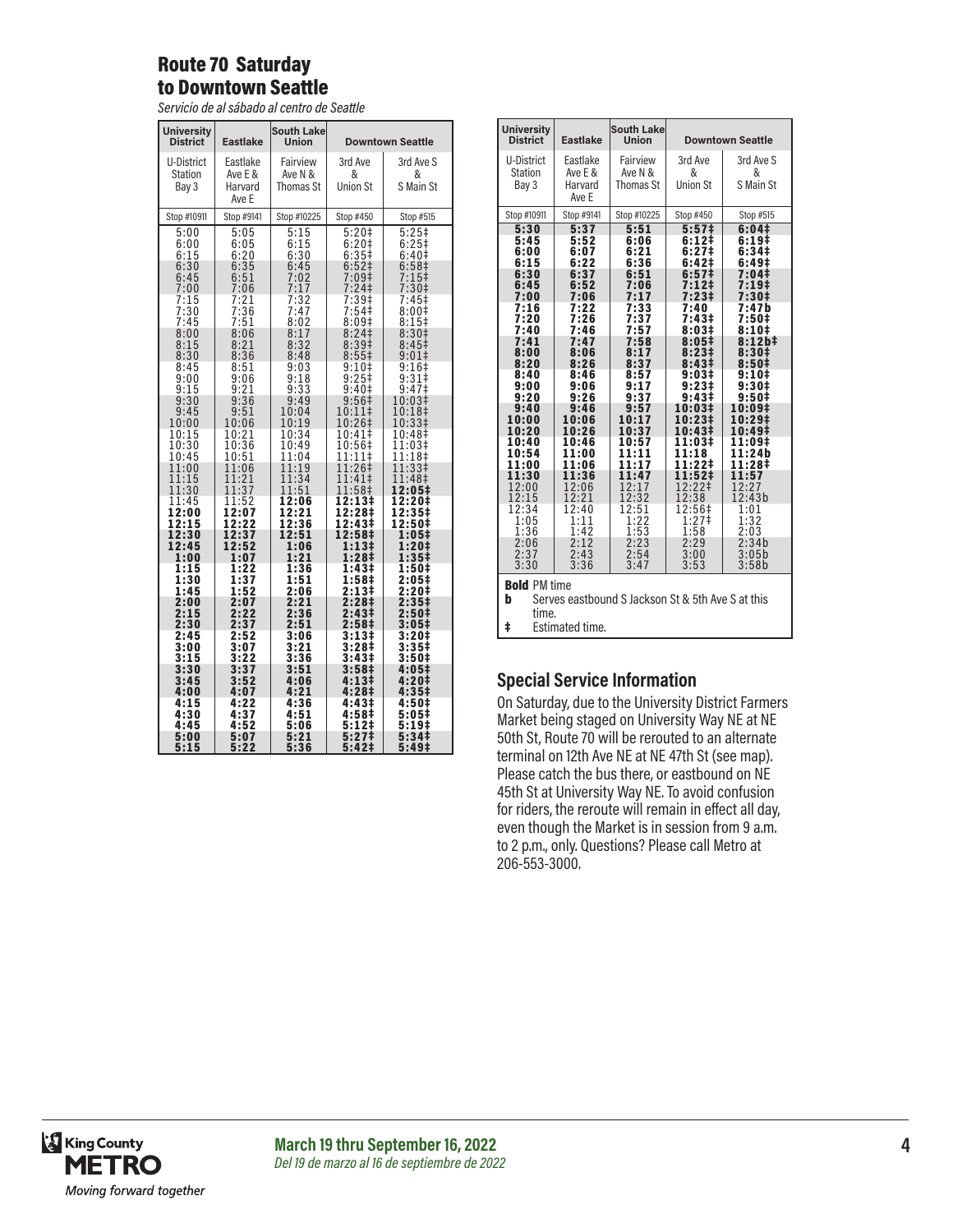## Route 70 Saturday to University District

*Servicio de al sábado a Distrito Universitario*

|                                                  | <b>Downtown Seattle</b>                      |                                                          | <b>Eastlake</b>                                    |                                                     |
|--------------------------------------------------|----------------------------------------------|----------------------------------------------------------|----------------------------------------------------|-----------------------------------------------------|
| Prefontaine<br>PIS & Yesler<br>Wav               | 3rd Ave<br>&<br>Pike St                      | <b>Fairview Ave</b><br>& Denny<br>Way                    | Eastlake<br>Ave E &<br>Harvard<br>Ave E            | U-District<br>Station<br>Bay 1                      |
| Stop #1610                                       | Stop #575                                    | Stop #10280                                              | Stop #9560                                         | Stop #9587                                          |
| 4:10b<br>5:10b<br>5:30<br>5:42<br>5:55b<br>6:10b | 4:15<br>5:16<br>5:35<br>5:47<br>6:01<br>6:16 | 4:21<br>5:22<br>5:41<br>5:53<br>6:07<br>$6:22$<br>$6:37$ | $4:29$<br>$5:32$<br>$5:50$<br>6:02<br>6:17<br>6:32 | 4:36<br>$\frac{5:39}{5:57}$<br>6:09<br>6:24<br>6:40 |
| 6:25b<br>6:40<br>6:55                            | 6:31<br>6:45<br>7:00                         | 6:51<br>7:06                                             | 6:48<br>7:00<br>7:15                               | 6:56<br>7:07<br>7:22                                |
| 7:10<br>7:25<br>7:40                             | 7:15<br>7<br>30<br>7:45                      | 7:21<br>$\overline{3}\overline{6}$<br>7:<br>7:51         | 7:31<br>7:46<br>8:01                               | 7:38<br>7:53<br>8:08                                |
| 7:55<br>8:10<br>8:25<br>8:40                     | 8:00<br>8:15<br>8:30                         | 8:06<br>8:21<br>8:36                                     | 8:16<br>8:31<br>8:46                               | 8:23<br>8:38<br>8:53                                |
| 8:55<br>9:10<br>9:25                             | 8:45<br>9:00<br>9:15<br>9:30                 | 8:51<br>9:06<br>9:21<br>9:36                             | 9:01<br>9:18<br>9:33                               | 9:09<br>9:26<br>9:41                                |
| 9:40<br>9:55<br>10:10                            | 9:45<br>10:00<br>10:15                       | 9:51<br>10:06<br>10:21                                   | 9:48<br>10:03<br>10:18<br>10:33                    | 9:56<br>10:11<br>10:26<br>10:41                     |
| 10:25<br>10:40 <sub>b</sub><br>10:47             | $\overline{30}$<br>10:<br>10:46<br>10:52     | $\overline{36}$<br>10:<br>10:52<br>10:58                 | 10:49<br>11:03<br>11:11                            | 10:57<br>11:11<br>11:19                             |
| 10:55<br>1:10<br>1<br>1:25<br>1                  | 11:00<br>11:15<br>11:30                      | 11:06<br>1<br>1:21<br>1:36<br>1                          | 1<br>1:19<br>1<br>1:35<br>1:50<br>1                | 11:27<br>11:43<br>11:58                             |
| 11:40<br>11:55<br>12:10                          | 11:45<br>12:00<br>12:15                      | 11:51<br>12:06<br>12:21                                  | 12:05<br>12:20<br>12:35                            | 12:13<br>12:28<br>12:43                             |
| 12:25<br>12:40<br>12:55<br>1:10<br>1:25          | 12:30<br>12:45<br>1:00<br>1:15<br>1:30       | 12:36<br>12:51<br>1:06<br>1:21<br>1:36                   | 12:50<br>1:05<br>1:20<br>1:35<br>1:50              | 12:58<br>1:13<br>1:28<br>1:43<br>1:58               |
| 1:40<br>1:55<br>2:10                             | 1:45<br>2:00<br>2:15                         | 1:51<br>2:06<br>2:21                                     | 2:05<br>2:20<br>2:35                               | 2:13<br>2:28<br>2:43                                |
| 2:25<br>2:40<br>2:55<br>3:10                     | 2:30<br>2:45<br>3:00<br>3:15                 | 2:36<br>2:51<br>3:06<br>3:21                             | 2:50<br>3:05<br>3:20<br>3:35                       | 2:58<br>3:13<br>3:28<br>3:43                        |
| 3:25<br>3:40<br>3:55                             | 3:30<br>3:45<br>4:00                         | 3:36<br>3:51<br>4:06                                     | 3:50<br>4:05<br>4:20                               | 3:58<br>4:13<br>4:28                                |
| 4:10<br>4:25<br>4:40                             | 4:15<br>4:30<br>4:45                         | 4:21<br>4:36<br>4:51                                     | 4:35<br>4:50<br>5:05                               | 4:43<br>4:58<br>5:13                                |
| 4:55<br>5:10<br>5:25                             | 5:00<br>5:15<br>5:30                         | 5:06<br>5:21<br>5:36                                     | 5:20<br>5:35<br>5:50                               | 5:28<br>5:43<br>5:58                                |
| 5:40<br>5:55                                     | 5:45<br>6:00                                 | 5:51<br>6:06                                             | 6:05<br>6:20                                       | 6:13<br>6:28                                        |

| <b>Eastlake</b><br><b>Downtown Seattle</b>                                                                                                                                                          |                                                                                                                                                                                                     |                                                                                                                                                                                            |                                                                                                                                                                                                         |                                                                                                                                                                                                     |  |
|-----------------------------------------------------------------------------------------------------------------------------------------------------------------------------------------------------|-----------------------------------------------------------------------------------------------------------------------------------------------------------------------------------------------------|--------------------------------------------------------------------------------------------------------------------------------------------------------------------------------------------|---------------------------------------------------------------------------------------------------------------------------------------------------------------------------------------------------------|-----------------------------------------------------------------------------------------------------------------------------------------------------------------------------------------------------|--|
| Prefontaine<br>PIS & Yesler<br>Wav                                                                                                                                                                  | 3rd Ave<br>&<br>Pike St                                                                                                                                                                             | <b>Fairview Ave</b><br>& Denny<br>Way                                                                                                                                                      | Eastlake<br>Ave E &<br>Harvard<br>Ave E                                                                                                                                                                 | U-District<br><b>Station</b><br>Bay 1                                                                                                                                                               |  |
| Stop #1610                                                                                                                                                                                          | Stop #575                                                                                                                                                                                           | Stop #10280                                                                                                                                                                                | Stop #9560                                                                                                                                                                                              | Stop #9587                                                                                                                                                                                          |  |
| 6:10<br>6:25<br>6:40<br>6:55<br>7:10<br>7:25<br>7:40<br>8:00<br>8:20<br>8:40<br>9:00<br>9:20<br>9:40<br>10:00<br>10:20<br>10:40<br>11:00<br>11:30<br>11:58<br>12:29<br>1:00<br>1:29<br>2:00<br>2:30 | 6:15<br>6:30<br>6:45<br>7:00<br>7:15<br>7:30<br>7:45<br>8:05<br>8:25<br>8:45<br>9:05<br>9:25<br>9:45<br>10:05<br>10:25<br>10:45<br>11:05<br>11:35<br>12:03<br>12:34<br>1:05<br>1:34<br>2:05<br>2:35 | 6:21<br>6:36<br>6:51<br>7:06<br>7:21<br>7:36<br>7:51<br>8:11<br>8:31<br>8:51<br>9:11<br>9:31<br>9:51<br>10:11<br>10:31<br>10:51<br>11:41<br>12:09<br>12:40<br>1:11<br>1:40<br>2:11<br>2:41 | 6:35<br>6:50<br>7:03<br>7:18<br>7:33<br>7:47<br>8:02<br>8:22<br>8:42<br>9:02<br>9:22<br>9:42<br>10:02<br>10:22<br>10:42<br>1:02<br>1<br>1:22<br>11:52<br>12:19<br>12:50<br>1:21<br>1:50<br>2:21<br>2:51 | 6:43<br>6:58<br>7:11<br>7:26<br>7:40<br>7:54<br>8:09<br>8:29<br>8:49<br>9:09<br>9:29<br>9:49<br>10:09<br>10:29<br>10:49<br>11:09<br>1:29<br>11:59<br>12:26<br>12:57<br>1:28<br>1:57<br>2:28<br>2:58 |  |
| <b>Bold PM time</b><br>Trip starts westbound S Jackson St & 5th Ave S 1-3<br>b<br>minutes earlier.                                                                                                  |                                                                                                                                                                                                     |                                                                                                                                                                                            |                                                                                                                                                                                                         |                                                                                                                                                                                                     |  |

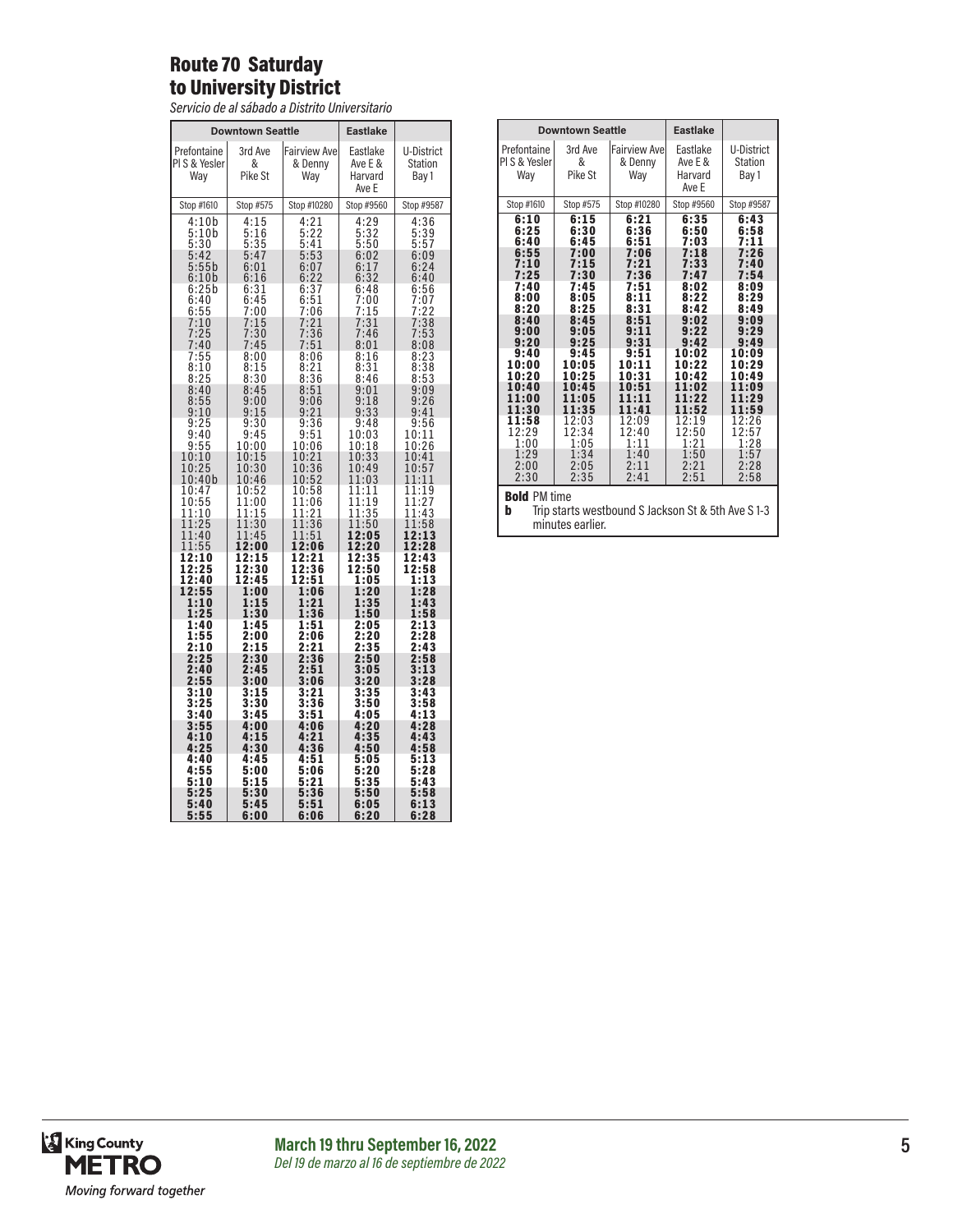## Route 70 Sunday to Downtown Seattle

*Servicio de domingo al centro de Seattle*

| <b>Eastlake</b>                | <b>South Lake</b><br>Union                                                                                                                    |                                                                                                                                         | <b>Downtown Seattle</b>                                                                                                                                                                   |
|--------------------------------|-----------------------------------------------------------------------------------------------------------------------------------------------|-----------------------------------------------------------------------------------------------------------------------------------------|-------------------------------------------------------------------------------------------------------------------------------------------------------------------------------------------|
| Eastlake<br>Ave E &<br>Harvard | Fairview<br>Ave N &<br><b>Thomas St</b>                                                                                                       | 3rd Ave<br>&<br><b>Union St</b>                                                                                                         | 3rd Ave S<br>&<br>S Main St                                                                                                                                                               |
| Ave E                          |                                                                                                                                               |                                                                                                                                         | Stop #515                                                                                                                                                                                 |
| 5:05<br>6:05<br>6:20           | 5:15<br>$6:15$<br>$6:30$                                                                                                                      | $5:20+$<br>$6:20‡$<br>$6:35‡$                                                                                                           | $5:25$ ‡<br>6:25<br>6:40 <sup>‡</sup><br>$6:55\ddagger$                                                                                                                                   |
| 6:50<br>7:06                   | 7:00<br>7:17                                                                                                                                  | 7:05 <sup>‡</sup><br>$7:22$ ‡                                                                                                           | 7:10 <sup>‡</sup><br>7:27 <sup>‡</sup>                                                                                                                                                    |
| 7:51                           | 7:47<br>8:02                                                                                                                                  | 8:08‡                                                                                                                                   | 7:42‡<br>7:57 <sup>‡</sup><br>$8:14$ ‡                                                                                                                                                    |
| 8:21<br>8:36                   | 8:32<br>8:47                                                                                                                                  | 8:38 <sup>‡</sup><br>8:53 <sup>‡</sup>                                                                                                  | 8:29 <sup>‡</sup><br>8:44 <sup>‡</sup><br>8:59‡                                                                                                                                           |
| 9:06<br>9:21                   | 9:17<br>9:32                                                                                                                                  | 9:23‡<br>9:38‡                                                                                                                          | 9:14<br>$9:29^+$<br>9:44                                                                                                                                                                  |
| 9:51<br>10:06                  | 9:47<br>10:02<br>10:17                                                                                                                        | 9:53 <sup>‡</sup><br>10:08‡<br>10:23‡                                                                                                   | 9:59 <sup>‡</sup><br>10:14‡<br>10:29‡                                                                                                                                                     |
| 10:21<br>10:36                 | 10:32<br>10:47                                                                                                                                | 10:38‡<br>10:53‡                                                                                                                        | 10:44‡<br>10:59‡<br>11:15‡                                                                                                                                                                |
| 11:06<br>11:22                 | 11:18<br>11:35                                                                                                                                | 11:25‡<br>11:42‡<br>11:57‡                                                                                                              | 11:31‡<br>11:48‡<br>12:03‡                                                                                                                                                                |
| 11:52<br>12:07                 | 12:20                                                                                                                                         | 12:27‡                                                                                                                                  | 12:18‡<br>12:33‡<br>12:48‡                                                                                                                                                                |
| 12:37<br>12:52                 | 12:50<br>1:05                                                                                                                                 | 12:57‡<br>1:12‡                                                                                                                         | 1:03‡<br>1:18‡<br>1:33‡                                                                                                                                                                   |
| 1:22<br>1:37                   | 1:35<br>1:50                                                                                                                                  | 1:42‡<br>1:57‡                                                                                                                          | 1:48‡<br>2:03‡<br>2:18‡                                                                                                                                                                   |
| 2:07<br>2:23                   | 2:20<br>2:36                                                                                                                                  | 2:27 <sup>‡</sup><br>2:43‡                                                                                                              | 2:33‡<br>2:53b‡<br>3:03#                                                                                                                                                                  |
| 2:52<br>3:07                   | 3:05<br>3:20                                                                                                                                  | 3:12‡<br>3:27‡                                                                                                                          | 3:18‡<br>3:33‡<br>3:48 <sup>‡</sup>                                                                                                                                                       |
| 3:37<br>3:52                   | 3:50<br>4:05                                                                                                                                  | 3:57‡<br>$4:12+$                                                                                                                        | 4:03‡<br>4:181                                                                                                                                                                            |
| 4:22<br>4:37                   | 4:35<br>4:50                                                                                                                                  | 4:42‡<br>4:57‡                                                                                                                          | 4:33‡<br>4:48‡<br>5:03‡                                                                                                                                                                   |
| 5:07<br>5:22                   | 5:20<br>5:35                                                                                                                                  | 5:27 <sup>‡</sup><br>5:42‡                                                                                                              | 5:18‡<br>5:33‡<br>5:48‡<br>6:03‡                                                                                                                                                          |
|                                | Stop #9141<br>6:35<br>7:21<br>7:36<br>8:06<br>8:51<br>9:36<br>10:51<br>11:37<br>12:22<br>1:07<br>1:52<br>2:37<br>3:22<br>4:07<br>4:52<br>5:37 | Stop #10225<br>6:45<br>7:32<br>8:17<br>9:02<br>11:02<br>11:50<br>12:05<br>12:35<br>1:20<br>2:05<br>2:50<br>3:35<br>4:20<br>5:05<br>5:50 | Stop #450<br>6:50 <sup>‡</sup><br>$7:37†$<br>7:52‡<br>8:23 <sup>‡</sup><br>9:08‡<br>11:09‡<br>12:12‡<br>12:42‡<br>1:27‡<br>2:12‡<br>2:57‡<br>3:42‡<br>4:27‡<br>5:12‡<br>5:57 <sup>‡</sup> |

| <b>University</b><br><b>District</b>                                                   | <b>Eastlake</b>                         | South Lake<br><b>Union</b>              |                                 | <b>Downtown Seattle</b>     |
|----------------------------------------------------------------------------------------|-----------------------------------------|-----------------------------------------|---------------------------------|-----------------------------|
| U-District<br>Station<br>Bay 3                                                         | Eastlake<br>Ave E &<br>Harvard<br>Ave E | Fairview<br>Ave N &<br><b>Thomas St</b> | 3rd Ave<br>&<br><b>Union St</b> | 3rd Ave S<br>&<br>S Main St |
| Stop #10911                                                                            | Stop #9141                              | Stop #10225                             | Stop #450                       | Stop #515                   |
| 5:45                                                                                   | 5:52                                    | 6:05                                    | $6:12^{+}$                      | 6:18 <sup>‡</sup>           |
| 6:00                                                                                   | 6:07                                    | 6:20                                    | 6:26‡                           | 6:32#                       |
| 6:15                                                                                   | 6:22                                    | 6:35                                    | 6:41‡                           | 6:47‡                       |
| 6:30                                                                                   | 6:38                                    | 6:51                                    | 6:57 <sup>‡</sup>               | 7:05b‡                      |
| 6:45                                                                                   | 6:51                                    | 7:02                                    | 7:08‡                           | 7:14                        |
| 7:00                                                                                   | 7:06                                    | 7:17                                    | 7:23‡                           | 7:29‡                       |
| 7:20                                                                                   | 7:26                                    | 7:37                                    | 7:43‡                           | 7:49                        |
| 7:40                                                                                   | 7:46                                    | 7:57                                    | 8:03#                           | 8:09#                       |
| 8:00                                                                                   | 8:06                                    | 8:17                                    | 8:22 <sup>‡</sup>               | 8:28 <sup>‡</sup>           |
| 8:20                                                                                   | 8:26                                    | 8:37                                    | 8:42‡                           | 8:48‡                       |
| 8:40                                                                                   | 8:46                                    | 8:57                                    | $9:02 \ddagger$                 | 9:08 <sup>‡</sup>           |
| 9:00                                                                                   | 9:06                                    | 9:17                                    | 9:221                           | $9:28\pm$                   |
| 9:20                                                                                   | 9:26                                    | 9:37                                    | 9:42 <sup>‡</sup>               | 9:48 <sup>‡</sup>           |
| 9:40                                                                                   | 9:46                                    | 9:57                                    | 10:02‡                          | 10:08‡                      |
| 10:00                                                                                  | 10:05                                   | 10:15                                   | 10:20‡                          | 10:26‡                      |
| 10:20                                                                                  | 10:25                                   | 10:35                                   | 10:40‡                          | 10:46‡                      |
| 10:40                                                                                  | 10:45                                   | 10:55                                   | 11:00‡                          | 11:06‡                      |
| 11:00                                                                                  | 11:05                                   | 11:15                                   | 11:20‡                          | 11:26‡                      |
| 11:15                                                                                  | 11:20                                   | 11:30                                   | 11:35                           | 11:41                       |
| 11:30                                                                                  | 11:35                                   | 11:44                                   | 11:49‡                          | 11:55                       |
| 12:00                                                                                  | 12:05                                   | 12:14                                   | 12:20                           | 12:26                       |
| 12:30                                                                                  | 12:35                                   | 12:44                                   | 12:49                           | 12:55                       |
| 1:01                                                                                   | 1:06                                    | 1:15                                    | $1:20+$                         | 1:26                        |
| 1:30                                                                                   | 1:35                                    | 1:44                                    | 1:49‡                           | 1:55                        |
| 2:00                                                                                   | 2:05                                    | 2:14                                    | 2:19                            | 2:26b                       |
| 2:30                                                                                   | 2:35                                    | 2:44                                    | 2:49                            | 2:56b                       |
| 2:37                                                                                   | 2:42                                    | 2:51                                    | 2:56                            | 3:03b                       |
| 3:30                                                                                   | 3:35                                    | 3:44                                    | 3:49                            | 3:56b                       |
| <b>Bold PM time</b><br>b<br>Serves eastbound S Jackson St & 5th Ave S at this<br>time. |                                         |                                         |                                 |                             |

‡ Estimated time.